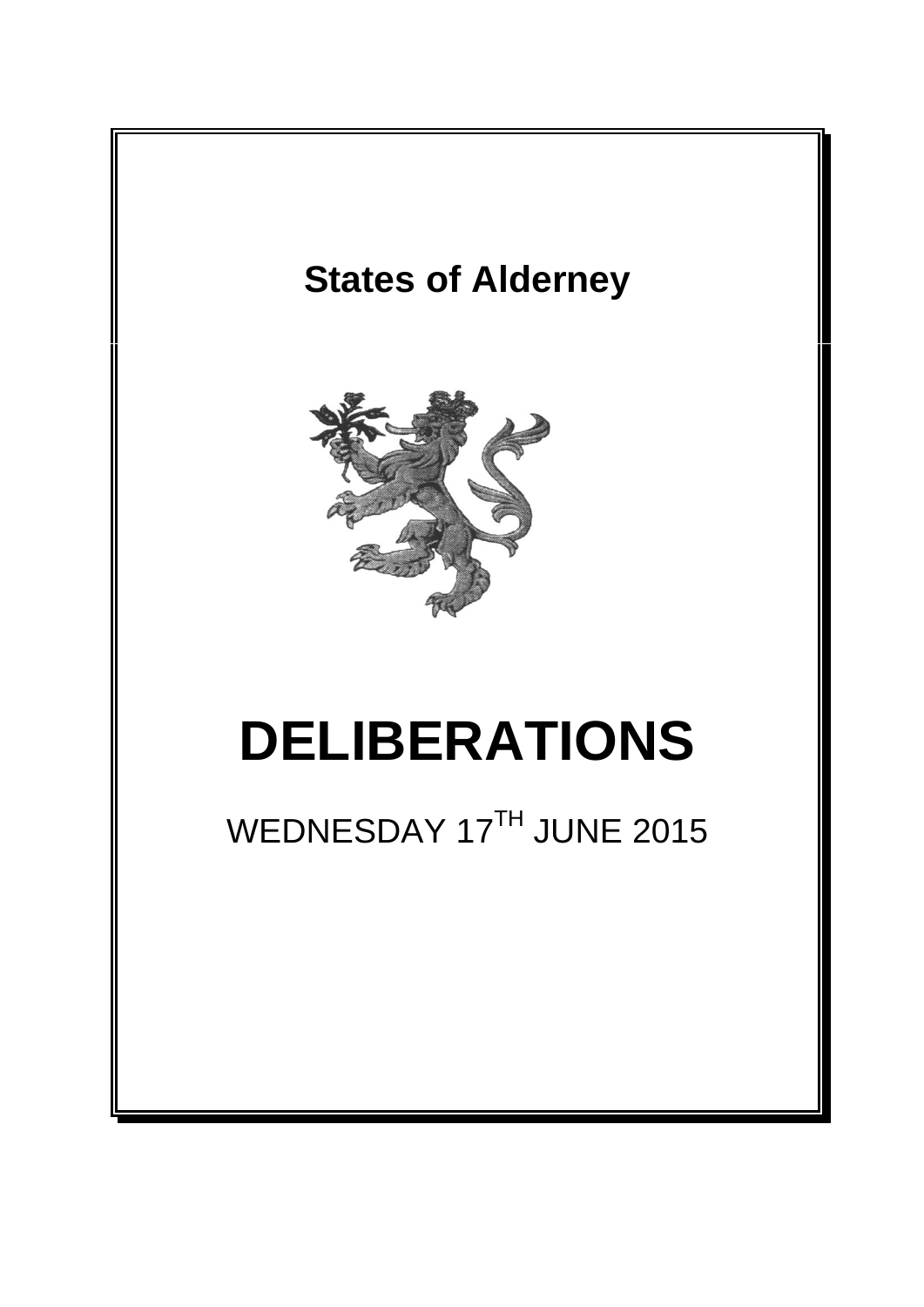# **STATES OF ALDERNEY**

### **DELIBERATIONS FOR THE MEETING**

## **ON WEDNESDAY 17TH JUNE 2015 AT 17:30**

Present: Mr Stuart Trought, President Mr Ian Tugby Mr Matt Birmingham Mr Louis Jean Mr Neil Harvey Mr Francis Simonet Mr Robert McDowall Mr Chris Rowley Mr Steve Roberts Mrs Norma Paris Mr Graham McKinley

Lieutenant G T Workman RN (Rtd) represented His Excellency The Lieutenant-Governor of the Bailiwick of Guernsey.

#### **Item l Re-appointment of the Code of Conduct Panel**

**The States of Alderney resolved to approve that the following persons:**

**Mr Peter Cunningham Mrs Rosemary Hanbury Mrs Helen McGregor Mrs Pamela Pearson Mr John Russell**

**be confirmed as Members of the States Members Code of Conduct Review Panel until the period ending 31st December 2015.**

*Proposed by Mr Harvey and seconded by Mr Rowley*

*Approved unanimously*

#### **Item II Testamentary Freedom**

**The States resolved to approve the Projet de Loi entitled:**

**a) "The Retrait Lignager (Abolition) (Alderney) Law, 2015";** 

**and**

**b) "The Alderney Inheritance Law, 2015"**

**and to request the President to seek the Sanction of Her Most Excellent Majesty in Council for them to have the force of Law in the Island of Alderney.**

*Proposed by Mr McDowall and seconded by Mr Roberts*

*Approved unanimously*